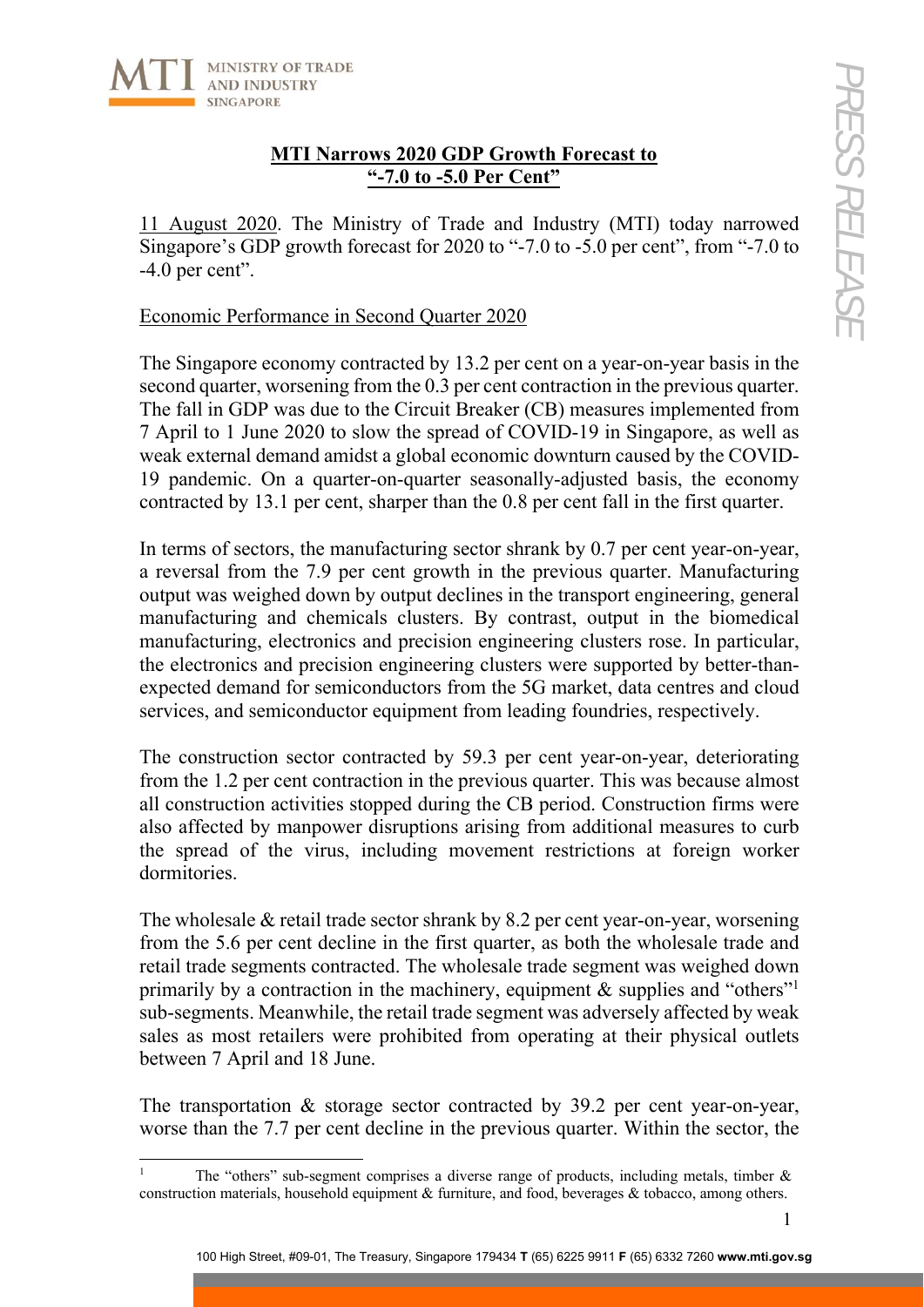

air transport segment shrank on the back of a steep decline in air passengers handled at Changi Airport due to the global travel restrictions imposed to contain the spread of COVID-19. Similarly, the water transport segment contracted amidst a fall in both total sea cargo volume handled and container throughput, while the land transport segment shrank as CB measures and work-from-home arrangements led to a sharp reduction in commuter volumes on public transport.

The accommodation  $\&$  food services sector contracted by 41.4 per cent year-onyear, sharper than the 23.8 per cent decline in the preceding quarter. Within the sector, the accommodation segment shrank on the back of a plunge in international visitor arrivals arising from border controls and weak global travel demand. Meanwhile, the food & beverage segment contracted due to the prohibition of dining-in activities from 7 April to 18 June.

The information & communications sector recorded a mild contraction of 0.5 per cent year-on-year, a reversal from the 2.6 per cent growth in the previous quarter. Within the sector, the telecommunications segment shrank on account of weaker demand for roaming and prepaid services due to reduced overseas travel. By contrast, the IT & information services segment expanded because of healthy enterprise demand for IT solutions.

The finance & insurance sector expanded by 3.4 per cent year-on-year, moderating from the 8.3 per cent growth in the preceding quarter. Growth in the sector was underpinned by steady expansions in insurance and other auxiliary activities, with the latter supported in turn by an acceleration in the adoption of digital payments.

The business services sector shrank by 20.2 per cent year-on-year, worsening from the 3.4 per cent decline in the previous quarter. Within the sector, the real estate and "others"<sup>2</sup> segments contracted because of the workplace restrictions imposed during the CB period, while the professional services segment was adversely affected by weak demand as both domestic and regional business activities slowed.

The "other services industries" contracted by 17.8 per cent year-on-year, deteriorating from the 3.7 per cent contraction in the first quarter, largely due to the weak performance of the arts, entertainment  $\&$  recreation (AER) and "others"<sup>3</sup> segments. Both segments were negatively affected by the CB measures, which led to many firms in the segments being unable to operate at their physical premises. The AER segment was also weighed down by the fall in international visitor arrivals.

 $\frac{1}{2}$  The "others" segment of the business services sector consists of (i) rental & leasing, (ii) other professional, scientific & technical services, and (iii) other administrative & support services.

<sup>3</sup> The "others" segment of the other services industries consists of (i) membership organisations, (ii) repair of computers, personal and household goods and vehicles, and (iii) other personal service activities such as personal care services, wedding services and funeral services.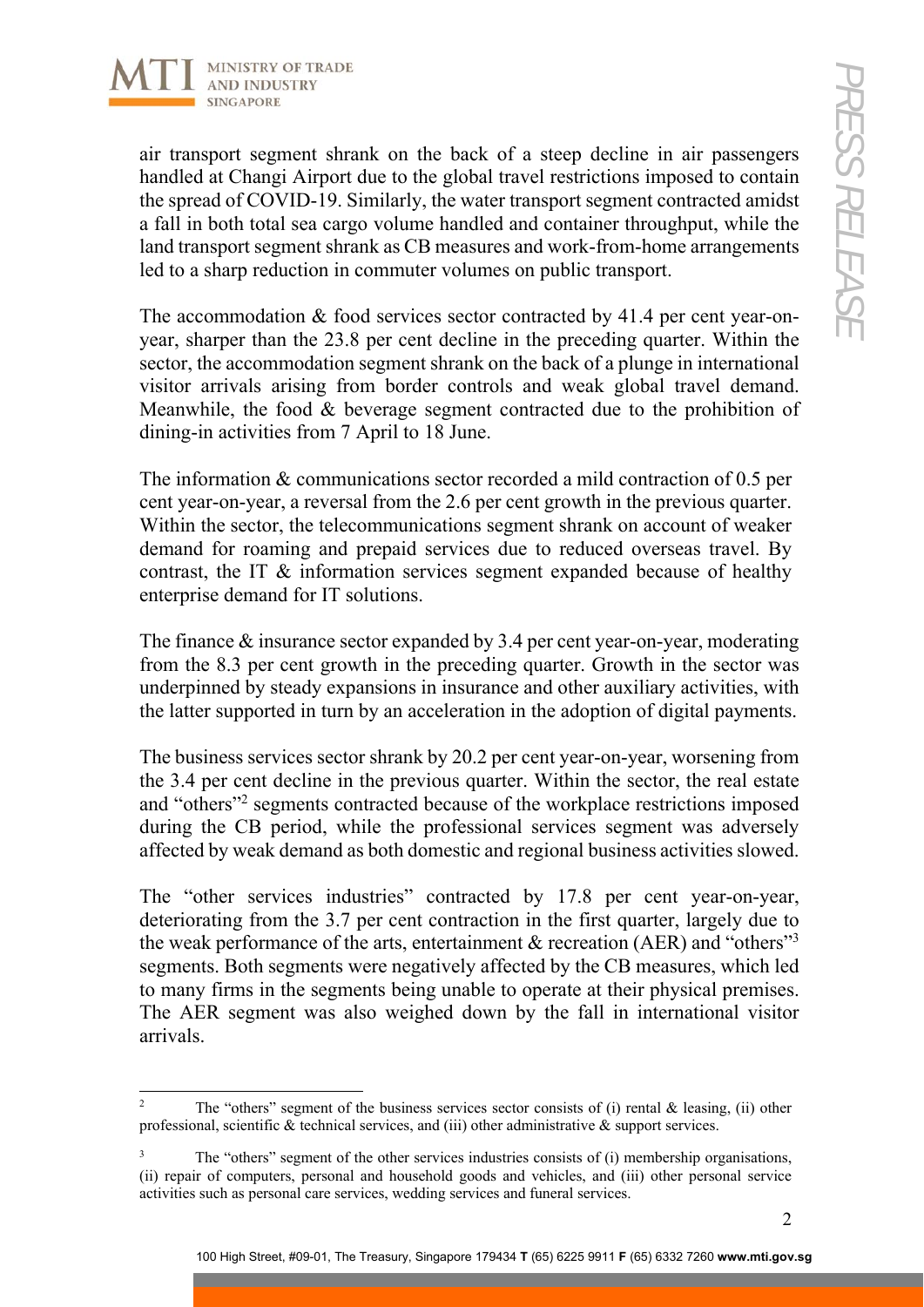

## Economic Outlook for 2020

In May, MTI downgraded Singapore's GDP growth forecast for 2020 to "-7.0 to -4.0 per cent" due to the expected economic impact of the CB measures, and the sharp deterioration in the growth outlook of major economies that were grappling with the COVID-19 pandemic. Since then, Singapore's external demand outlook has weakened slightly. Many of Singapore's key final demand markets saw worsethan-projected economic disruptions in the second quarter, and are also expected to experience a more gradual pace of recovery in the second half of 2020 due to the threat of localised outbreaks and the continued need for restriction measures to contain such outbreaks as they occur.

In the US, GDP contracted sharply in the second quarter and the pace of recovery in the second half of 2020 is expected to be slower than previously forecast due to a resurgence of infections across the Southern and Western states, which has prompted a pause in, or rollback of, the reopening plans in some of these states. The rise in infections, and the step-up in public health measures in response, are expected to dampen consumer sentiments and weaken labour market conditions, which will in turn weigh on personal consumption expenditures. Similarly, the Eurozone economy saw a steep contraction in the second quarter, and economic recovery in the second half of 2020 is expected to be slower than previously projected. Domestic demand will likely remain subdued as elevated uncertainty surrounding the COVID-19 situation and the continued need for safe distancing measures are expected to pose a drag on consumer and business sentiments, and also weigh on the labour market.

In Asia, China's economy rebounded in the second quarter, following a decline in the first quarter, primarily supported by fixed asset investments. Investment growth is expected to continue to drive China's economic recovery in the second half of 2020, even though private consumption growth is likely to stay subdued because of continued safe distancing measures amidst fears of renewed COVID-19 outbreaks. Meanwhile, China's exports growth is expected to remain sluggish for the rest of the year due to weak global demand. Growth in the key ASEAN economies of Malaysia, Thailand and Indonesia in the second half of 2020 is likely to be slower than earlier anticipated, mainly due to the weaker-than-expected recovery of external demand.

Furthermore, there remain significant uncertainties in the global economy. First, a major resurgence of COVID-19 infections could lead to a significant tightening of public health measures or a re-imposition of nationwide lockdowns across the major advanced and emerging economies. This could result in an even sharper and more protracted period of economic slowdown in these economies. Second, the global economic downturn could increase financial system stresses, including a rise in corporate indebtedness, financial market dislocations and capital outflows from emerging market economies. These could in turn trigger negative feedback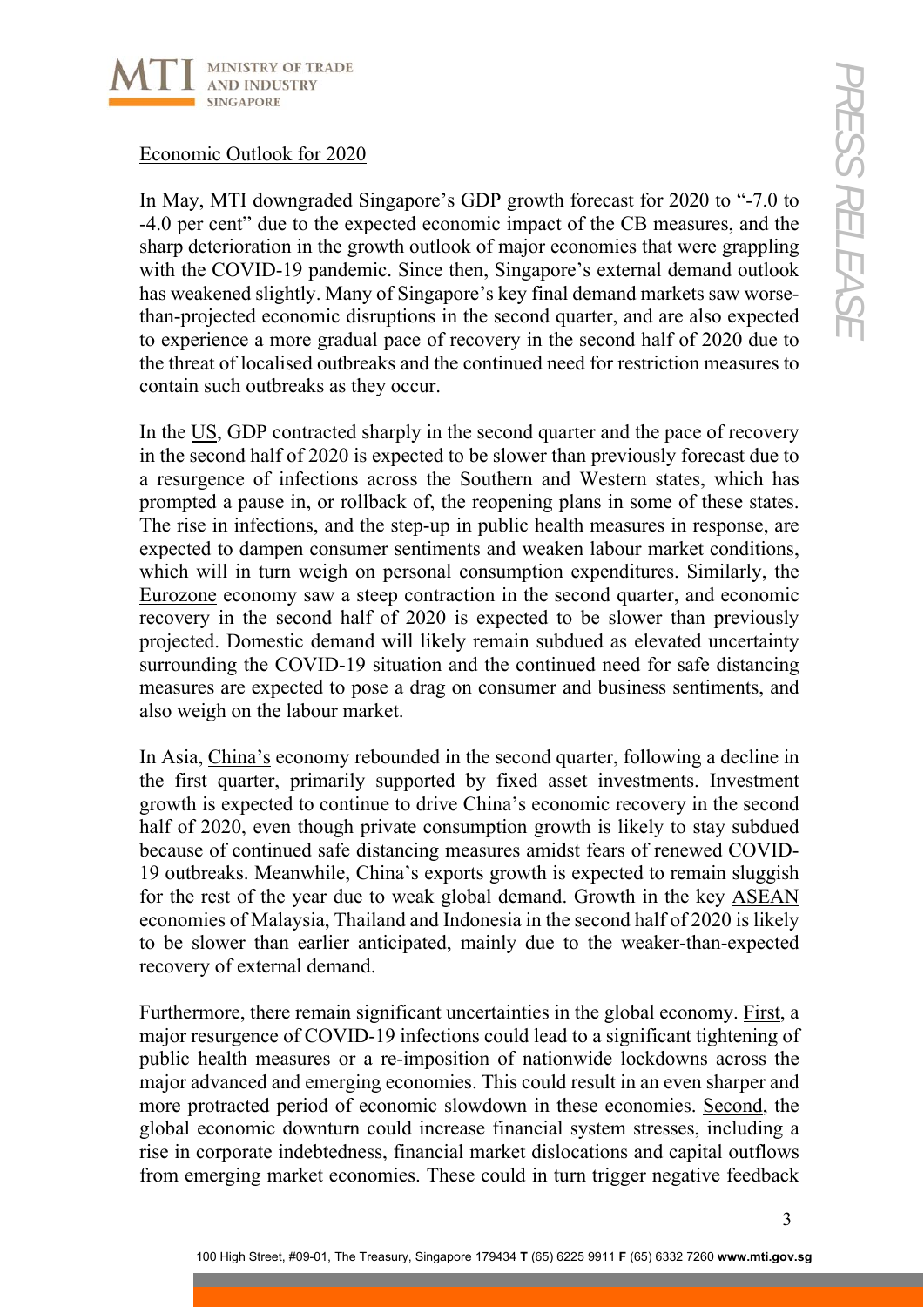

loops and potentially intensify the global recession. Third, there are risks arising from geopolitical tensions and anti-globalisation sentiments, such as increased protectionism, which could result in further disruptions to global supply chains. The latter could in turn weigh on global trade and the global economic recovery.

Against this backdrop, the outlook for the Singapore economy has weakened slightly since May. First, the subdued external economic environment will continue to pose a drag on several of Singapore's outward-oriented sectors such as transportation & storage and wholesale trade. Second, due to the protracted COVID-19 situation worldwide, the reopening of international borders is expected to take place more gradually than earlier anticipated. This is likely to weigh on the outlook of sectors that are reliant on tourism (e.g., accommodation, tour operators and MICE organisers) and air travel (e.g., air transport and aerospace). Third, the resumption of activity for sectors that are reliant on foreign workers who reside in dormitories has been slower than expected due to the longer time taken to clear these workers for work, as well as the challenges faced by firms in meeting the safe management measures required at workplaces for a safe restart. In particular, the downturn in the construction and marine & offshore engineering sectors is projected to be deeper and more protracted than previously anticipated. A sharper slowdown in these sectors is also expected to have negative spillover effects on firms in supporting industries, such as professional services firms providing architectural & engineering services for construction projects.

Nonetheless, there are several areas of strength in the Singapore economy. In particular, the outlook for the electronics and precision engineering clusters has improved, as the stronger-than-expected demand for semiconductors and semiconductor equipment seen in the second quarter is expected to be sustained in the second half of 2020. The biomedical manufacturing cluster is also expected to continue to grow, supported by the production of pharmaceutical and biological products. Likewise, the finance & insurance and information & communications sectors are projected to expand this year. The former will be supported in part by the strong demand for digital payment processing services, while the latter will benefit from firms' continued demand for IT and digital solutions.

Taking into account the global and domestic economic environment, as well as the performance of the Singapore economy in the first half of the year, the GDP growth forecast for Singapore for 2020 is narrowed to **"-7.0 to -5.0 per cent"**, from "-7.0 to -4.0 per cent". Notwithstanding the narrowing of the forecast range, there continues to be significant uncertainty over how the COVID-19 situation will evolve in the coming quarters, and correspondingly, the trajectory of the economic recovery in both the global and domestic economies.

MINISTRY OF TRADE AND INDUSTRY 11 August 2020